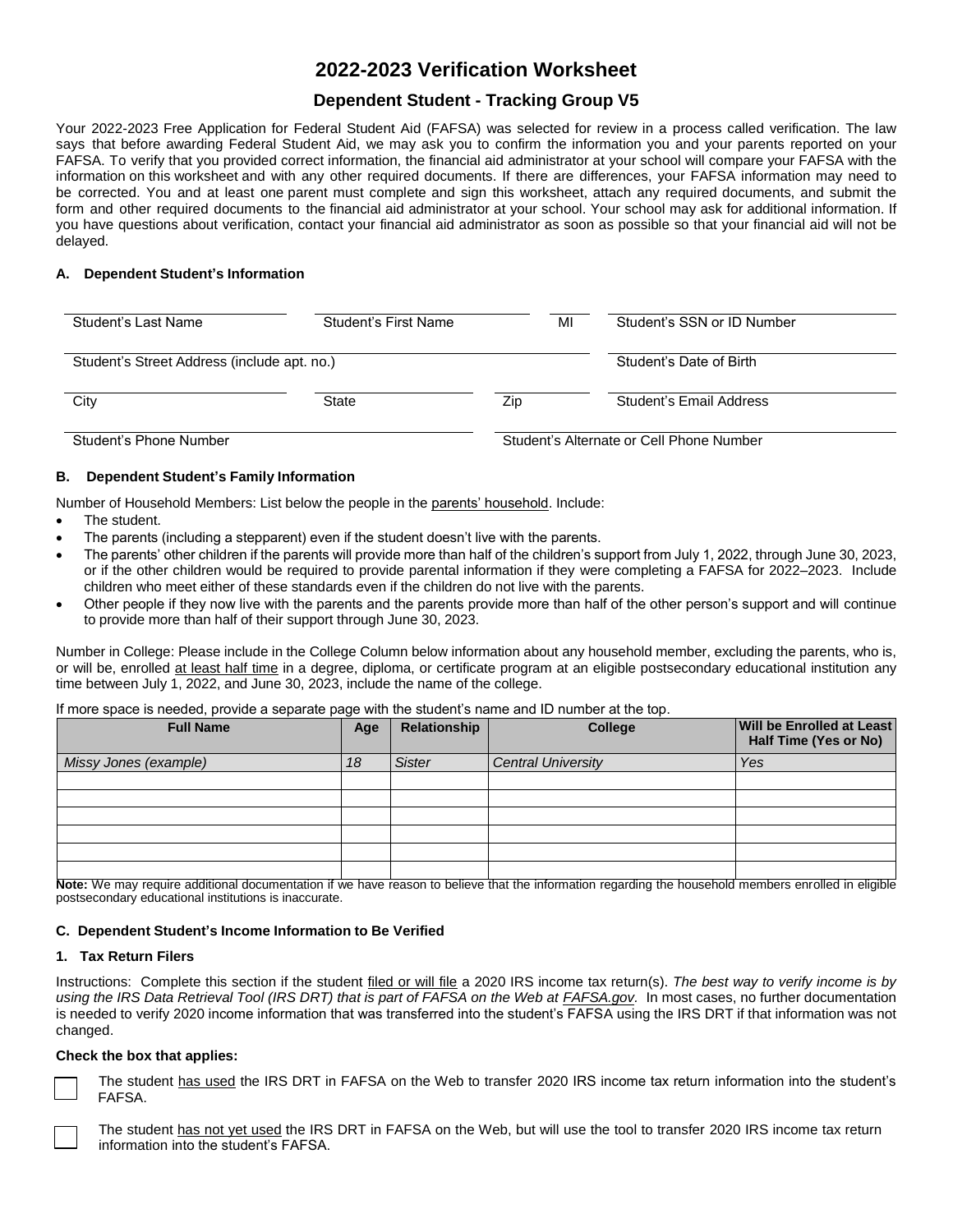The student is unable or chooses not to use the IRS DRT in *FAFSA on the Web*, and instead will provide the school with a **2020**  □ **IRS Tax Return Transcript(s) or a signed copy of the 2020 income tax return and applicable schedules.** 

A **2020 IRS Tax Return Transcript** may be obtained through:

- <u>Get Transcript by Mail</u> Go to <u>www.IRS.gov</u>, click "Get Your Tax Record." Click "Get Transcript by MAIL." Make sure to request the "Return Transcript" and *NOT* the "Account Transcript." The transcript is generally received within 10 business days from the IRS's receipt of the online request.
- (1) access to a valid email address, (2) a text-enabled mobile phone (pay-as-you-go plans cannot be used) in the user's name, and (3) specific financial account numbers (such as a credit card number or an account number for a home mortgage or auto loan). The transcript displays online upon successful completion of the IRS's two-step authentication. Get Transcript ONLINE - Go t[o www.IRS.gov,](http://www.irs.gov/) click "Get Your Tax Record." Click "Get Transcript ONLINE." Make sure to request the "Return Transcript" and *NOT* the "Account Transcript." To use the Get Transcript Online tool, the user must have
- Automated Telephone Request 1-800-908-9946. The transcript is generally received within 10 business days from the IRS's receipt of the telephone request.
- Paper Request Form Use the links to download IRS Form [4506T-EZ](https://www.irs.gov/pub/irs-pdf/f4506tez.pdf) or IRS For[m 4506-T](https://www.irs.gov/pub/irs-pdf/f4506t.pdf). The transcript is generally received within 10 business days from the IRS's receipt of the paper request form.

 When requesting a transcript, use the Social Security Number (or the IRS individual taxpayer identification number) and the date of birth of the first person listed on the 2020 IRS income tax return, and the address on file with the IRS (normally this will be the address used on the 2020 IRS income tax return).

 In most cases, for electronic filers, 2020 IRS income tax return information is available for the IRS DRT or the IRS Tax Return Transcript after the 2020 paper IRS income tax return has been received by the IRS. Contact the financial aid office if more information is needed within 2–3 weeks after the 2020 electronic IRS income tax return has been accepted by the IRS. Generally, for filers of 2020 paper IRS income tax returns, the 2020 IRS income tax information is available for the IRS DRT or the IRS Tax Return Transcript within 6-8 weeks about using the IRS DRT or obtaining an IRS Tax Return Transcript.

 □ Check here if a **2020 IRS Tax Return Transcript(s) or a signed copy of the 2020 income tax return and applicable schedules** is provided.

 □ Check here if a **2020 IRS Tax Return Transcript(s) or a signed copy of the 2020 income tax return and applicable schedules** will be provided later.

# **2. Nontax Filers**

The instructions and certifications below apply to the student. Complete this section if the student will not file and is not required to file a 2020 income tax return with the IRS.

#### **Check the box that applies:**

□

The student was not employed and had no income earned from work in 2020.

□ i The student was employed in 2020 and has listed below the names of all employers, the amount earned from each employer in 2020, and whether an IRS W-2 form or an equivalent document is provided. [Provide copies of all 2020 IRS W-2 forms issued to the student by their employers]. List every employer even if they did not issue an IRS W-2 form.

#### If more space is needed, provide a separate page with the student's name and ID number at the top.

| <b>Employer's Name</b> | IRS W-2 (or equiv.)<br>Attached?            | <b>Annual Amount Earned</b><br>in 2020 |
|------------------------|---------------------------------------------|----------------------------------------|
| ABC Shipping (example) | Yes                                         | \$1,280                                |
|                        |                                             |                                        |
|                        |                                             |                                        |
|                        |                                             |                                        |
|                        | Total Amount of Income Earned From Work: \$ |                                        |

 You must also provide documentation from the IRS or other relevant tax authority dated on or after October 1, 2021 that indicates a 2020 IRS income tax return was not filed with the IRS or other relevant tax authority, or a signed statement certifying that the individual attempted to obtain confirmation of non-filing from the IRS or other relevant tax authority and was unable to obtain the required documentation.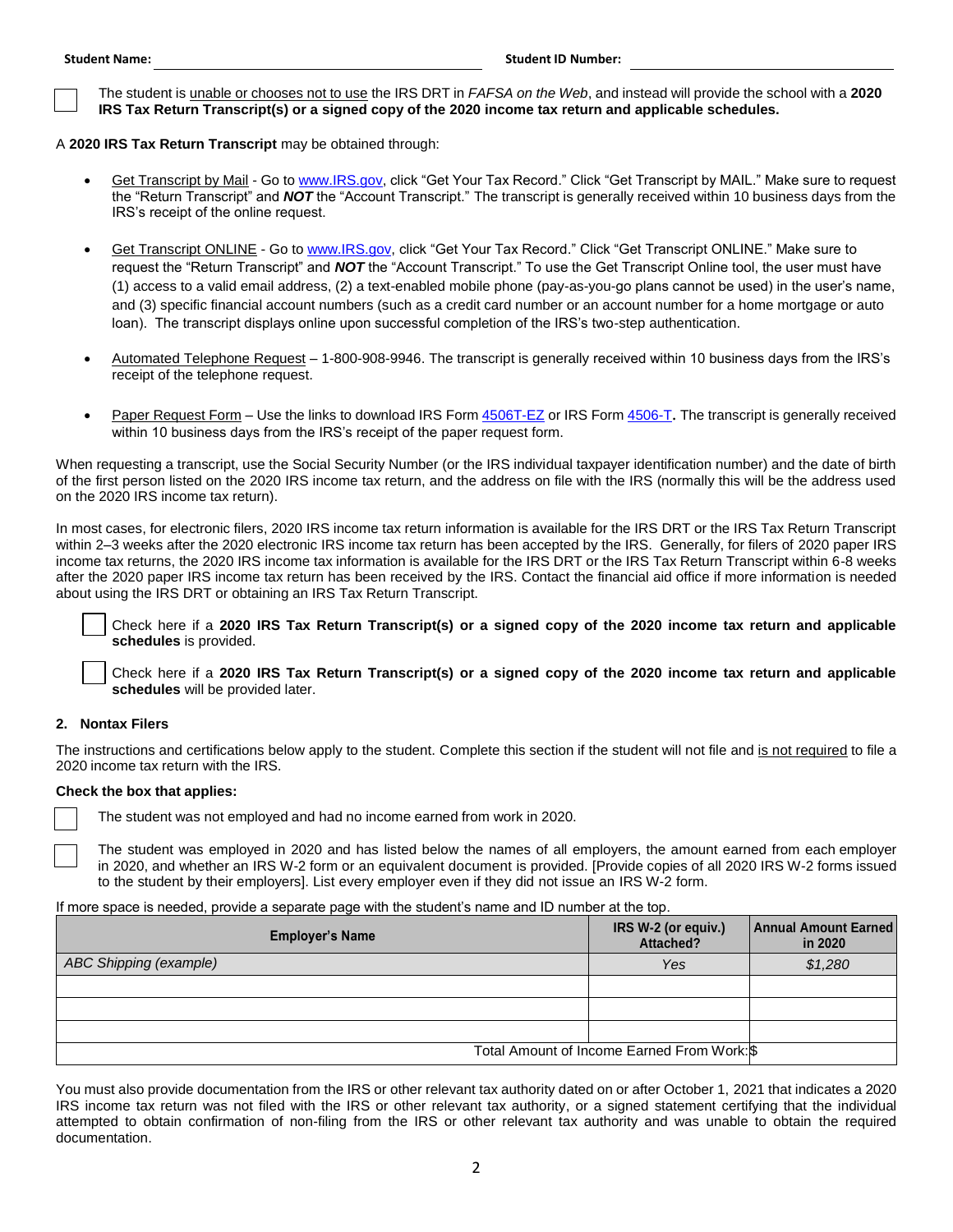Documentation includes a verification of non-filing letter from the IRS. This form may be obtained by completing an IRS Form 4506-T and checking box 7. An IRS form 4506-T may be downloaded [here.](https://www.irs.gov/pub/irs-pdf/f4506t.pdf)

# **Check the box that applies:**

□ Check here is a confirmation of non-filing or a signed statement is provided.

□ Check here is a confirmation of non-filing or a signed statement will be provided later.

## **D. Parent's Income Information to Be Verified**

#### **1. TAX RETURN FILERS**

 **Important Note**: The instructions below apply to each parent included in the household. Notify the financial aid office if the parents filed separate IRS income tax returns for 2020 or had a change in marital status after December 31, 2020.

using the IRS Data Retrieval Tool (IRS DRT) that is part of FAFSA on the Web at **[FAFSA.gov](https://FAFSA.gov)**. In most cases, no further documentation is needed to verify 2020 income information that was transferred into the student's FAFSA using the IRS DRT if that information was **Instructions:** Complete this section if the parents filed or will file a 2020 IRS income tax return(s). *The best way to verify income is by*  not changed by the FAFSA filer.

#### **Check the box that applies:**

 The parents have used the IRS DRT in *FAFSA on the Web* to transfer 2020 IRS income tax return information into the student's □ FAFSA.

 The parents have not yet used the IRS DRT in *FAFSA on the Web*, but will use the tool to transfer 2020 IRS income tax return □ 」 information into the student's FAFSA once the 2020 IRS income tax return has been filed.

 The parents are unable or choose not to use the IRS DRT in *FAFSA on the Web*, and instead will provide the school a **2020 IRS**  □ **Tax Return Transcript(s) or a signed copy of the 2020 income tax return and applicable schedules**.

#### A **2020 IRS Tax Return Transcript** may be obtained through:

- Get Transcript by Mail Go to [www.IRS.gov,](http://www.irs.gov/) click "Get Your Tax Record." Click "Get Transcript by MAIL." Make sure to request the "Return Transcript" and *NOT* the "Account Transcript." The transcript is generally received within 10 business days from the IRS's receipt of the online request.
- (1) access to a valid email address, (2) a text-enabled mobile phone (pay-as-you-go plans cannot be used) in the user's name, and (3) specific financial account numbers (such as a credit card number or an account number for a home mortgage or auto loan). The transcript displays online upon successful completion of the IRS's two-step authentication. Get Transcript ONLINE - Go t[o www.IRS.gov,](http://www.irs.gov/) click "Get Your Tax Record." Click "Get Transcript ONLINE." Make sure to request the "Return Transcript" and *NOT* the "Account Transcript." To use the Get Transcript Online tool, the user must have
- Automated Telephone Request 1-800-908-9946. The transcript is generally received within 10 business days from the IRS's receipt of the telephone request.
- Paper Request Form Use the links to download IRS Form [4506T-EZ](https://www.irs.gov/pub/irs-pdf/f4506tez.pdf) or IRS For[m 4506-T](https://www.irs.gov/pub/irs-pdf/f4506t.pdf). The transcript is generally received within 10 business days from the IRS's receipt of the online request.

 When requesting a transcript, use the Social Security Number (or the IRS individual taxpayer identification number) and the date of birth of the first person listed on the 2020 IRS income tax return, and the address on file with the IRS (normally this will be the address used on the 2020 IRS income tax return).

 In most cases, for electronic filers, 2020 IRS income tax return information is available for the IRS DRT or the IRS Tax Return Transcript after the 2020 paper IRS income tax return has been received by the IRS. Contact the financial aid office if more information is needed within 2–3 weeks after the 2020 IRS electronic income tax return has been accepted by the IRS. Generally, for filers of 2020 paper IRS income tax returns, the 2020 IRS income tax information is available for the IRS DRT or the IRS Tax Return Transcript within 6-8 weeks about using the IRS DRT or obtaining an IRS Tax Return Transcript.

 If the parents filed separate 2020 IRS income tax returns, the IRS DRT cannot be used and the **2020 IRS Tax Return Transcript(s) or a signed copy of the 2020 income tax return and applicable schedules** must be provided for each.

 □ Check here if a **2020 IRS Tax Return Transcript(s) or a signed copy of the 2020 income tax return and applicable schedules** is provided.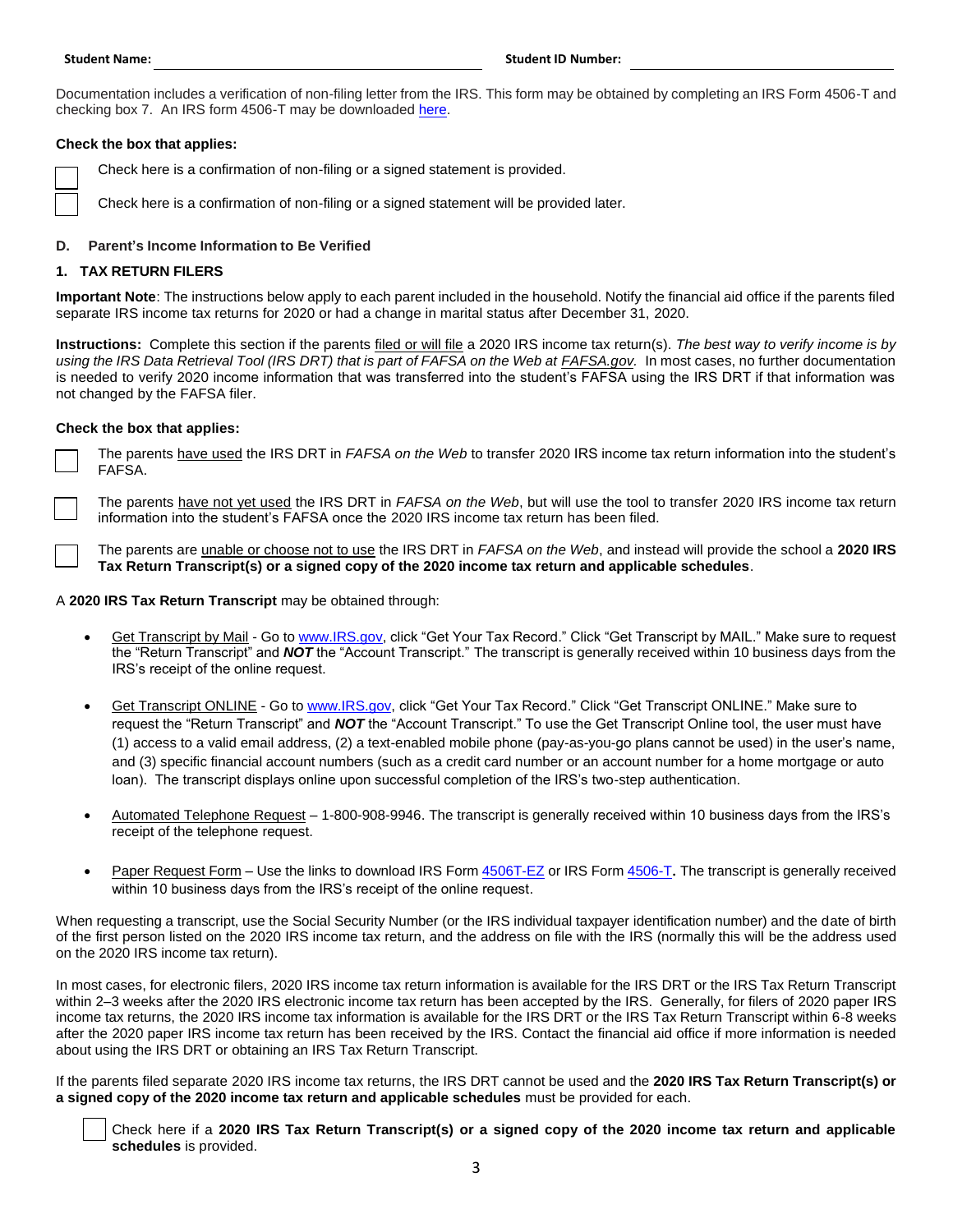│ │ Check here if a 2020 IRS Tax Return Transcript(s) or a signed copy of the 2020 income tax return and applicable<br>● schedules will be provided later **schedules** will be provided later.

#### **2. Nontax Filers**

 The Instructions and certifications below apply to each parent included in the household. Complete this section if the parents will not file and are not required to file a 2020 income tax return with the IRS.

#### **Check the box that applies:**

□

Neither parent was employed, and neither had income earned from work in 2020.

 employer in 2020, and whether an IRS W-2 form or an equivalent document is provided. [Provide copies of all 2020 IRS W-2 □ One or both parents were employed in 2020 and have listed below the names of all employers, the amount earned from each forms issued to the parents by their employers]. List every employer even if they did not issue an IRS W-2 form.

#### If more space is needed, provide a separate page with the student's name and ID number at the top.

| <b>Employer's Name</b> | IRS W-2 (or equiv.)<br>Attached?            | Annual Amount Earned<br>in 2020 |
|------------------------|---------------------------------------------|---------------------------------|
| ABC Shipping (example) | Yes                                         | \$1,280                         |
|                        |                                             |                                 |
|                        |                                             |                                 |
|                        |                                             |                                 |
|                        | Total Amount of Income Earned From Work: \$ |                                 |

 You must also provide documentation from the IRS or other relevant tax authority dated on or after October 1, 2021 that indicates a 2020 IRS income tax return was not filed with the IRS or other relevant tax authority, or a signed statement certifying that the individual attempted to obtain confirmation of non-filing from the IRS or other relevant tax authority and was unable to obtain the required documentation.

 Documentation includes a verification of non-filing letter from the IRS. This form may be obtained by completing an IRS Form 4506-T and checking box 7. An IRS form 4506-T may be downloaded [here.](https://www.irs.gov/pub/irs-pdf/f4506t.pdf)

# **Check the box that applies:**

□

□ Check here is a confirmation of non-filing or a signed statement is provided.

Check here is a confirmation of non-filing or a signed statement will be provided later.

# **E. Identity and Statement of Educational Purpose**

# **Section E is ONLY to be completed in person at the Institution or in front of a Notary.**

# **Identity and Statement of Education Purpose (Signed in person at the Institution)**

The student must appear in person at

(Name of Postsecondary Education Institution)

 to verify his or her identity by presenting an unexpired valid government-issued photo identification (ID), such as, but not limited to, a driver's license, other state-issued ID, or passport. The institution will maintain a copy of the student's photo ID that is annotated by the institution with the date it was received and reviewed and the name of the official at the institution authorized to receive and review the student's ID.

# **Identity and Statement of Educational Purpose (Signed in the presence of a Notary)**

If the student is unable to appear in person at

(Name of Postsecondary Education Institution)

to verify his or her identity, the student must provide to the institution:

- (a) A copy of the unexpired valid government-issued photo identification (ID) that is acknowledged in the notary statement below, or that is presented to a notary, such as, but not limited to, a driver's license, other state-issued ID, or passport; and
- (b) The original Statement of Educational Purpose provided below, which must be notarized. If the notary statement appears on a separate page than the Statement of Educational Purpose, there must be a clear indication that the Statement of Educational Purpose was the document notarized.